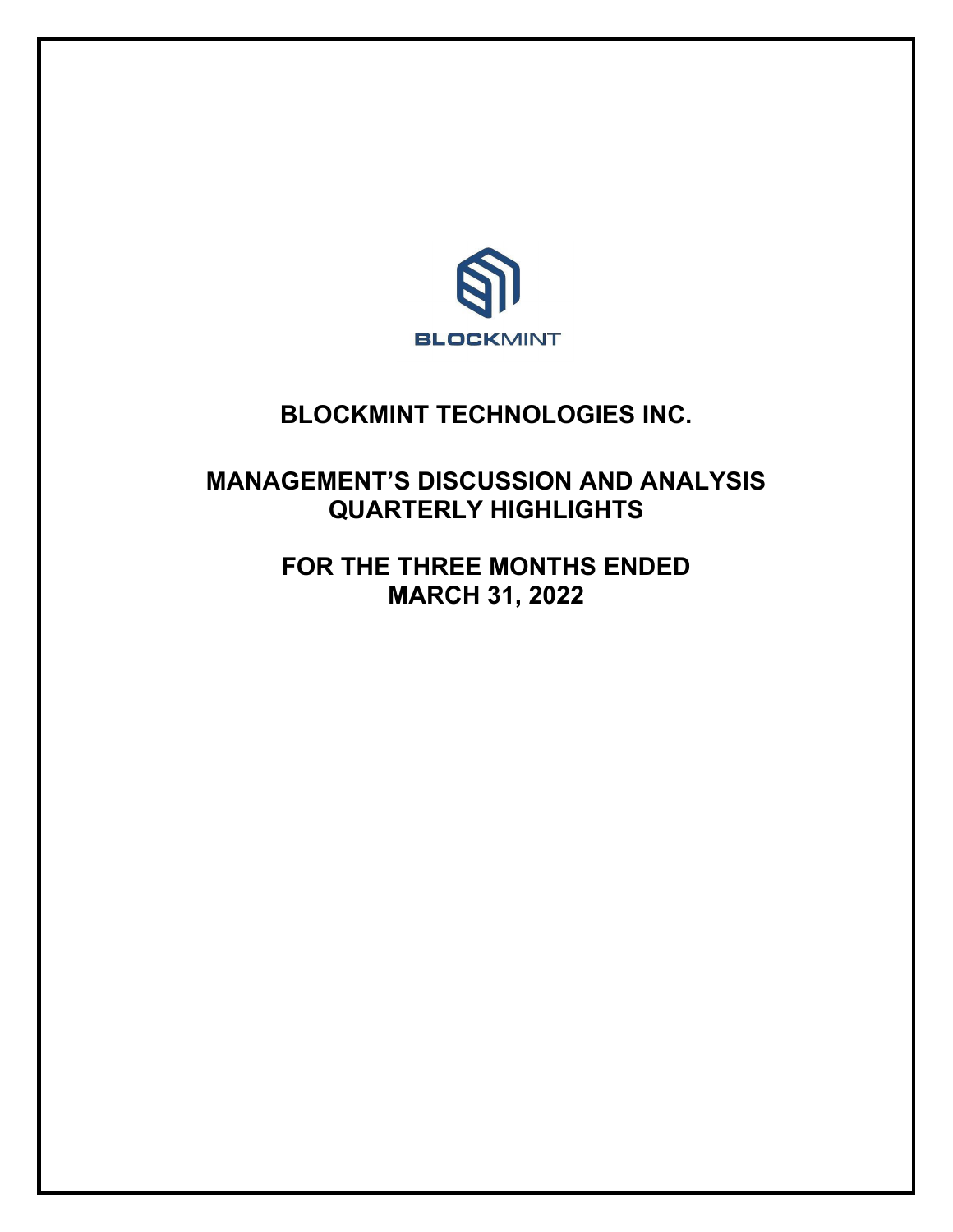## **Introduction**

The following interim Management's Discussion & Analysis ("MD&A") of the financial condition and results of the operations of BlockMint Technologies Inc. (the "Company" or "BlockMint") has been prepared to provide material updates to the business operations, liquidity and capital resources of the Company since its last annual management's discussion & analysis, being the Management's Discussion & Analysis ("Annual MD&A") for the fiscal year ended December 31, 2021. This MD&A does not provide a general update to the Annual MD&A, or reflect any non-material events since the date of the Annual MD&A.

This MD&A has been prepared in compliance with the requirements of section 2.2.1 of Form 51-102F1, in accordance with National Instrument 51-102 – Continuous Disclosure Obligations. This discussion should be read in conjunction with the Annual MD&A, the audited annual consolidated financial statements of the Company for the years ended December 31, 2021 and December 31, 2020 and the unaudited condensed consolidated interim financial statements for the three months ended March 31, 2022, together with the notes thereto. **Results are reported in United States dollars, unless otherwise noted.** In the opinion of management, all adjustments (which consist only of normal recurring adjustments) considered necessary for a fair presentation have been included. The results for the three months ended March 31, 2022 are not necessarily indicative of the results that may be expected for any future period. Information contained herein is presented as at May 30, 2022 unless otherwise indicated.

The unaudited condensed consolidated interim financial statements for the three months ended March 31, 2022, have been prepared using accounting policies consistent with International Financial Reporting Standards ("IFRS") as issued by the International Accounting Standards Board and interpretations of the IFRS Interpretations Committee. The unaudited condensed consolidated interim financial statements have been prepared in accordance with International Standard 34, Interim Financial Reporting.

For the purposes of preparing this MD&A, management, in conjunction with the Audit Committee of the Board of Directors, considers the materiality of information. Information is considered material if: (i) such information results in, or would reasonably be expected to result in, a significant change in the market price or value of BlockMint's common shares; or (ii) there is a substantial likelihood that a reasonable investor would consider it important in making an investment decision; or (iii) it would significantly alter the total mix of information available to investors. Management, in conjunction with the Audit Committee of the Board of Directors, evaluates materiality with reference to all relevant circumstances, including potential market sensitivity.

# **Caution Regarding Forward-Looking Statements**

This MD&A contains certain forward-looking information and forward-looking statements, as defined in applicable securities laws (collectively referred to herein as "forward-looking statements"). These statements relate to future events or the Company's future performance. All statements other than statements of historical fact are forward-looking statements. Often, but not always, forward-looking statements can be identified by the use of words such as "plans", "expects", "is expected", "budget", "scheduled", "estimates", "continues", "forecasts", "projects", "predicts", "intends", "anticipates" or "believes", or variations of, or the negatives of, such words and phrases, or state that certain actions, events or results "may", "could", "would", "should", "might" or "will" be taken, occur or be achieved. Forward-looking statements involve known and unknown risks, uncertainties and other factors that may cause actual results to differ materially from those anticipated in such forward-looking statements. The forward-looking statements in this MD&A speak only as of the date of this MD&A or as of the date specified in such statement.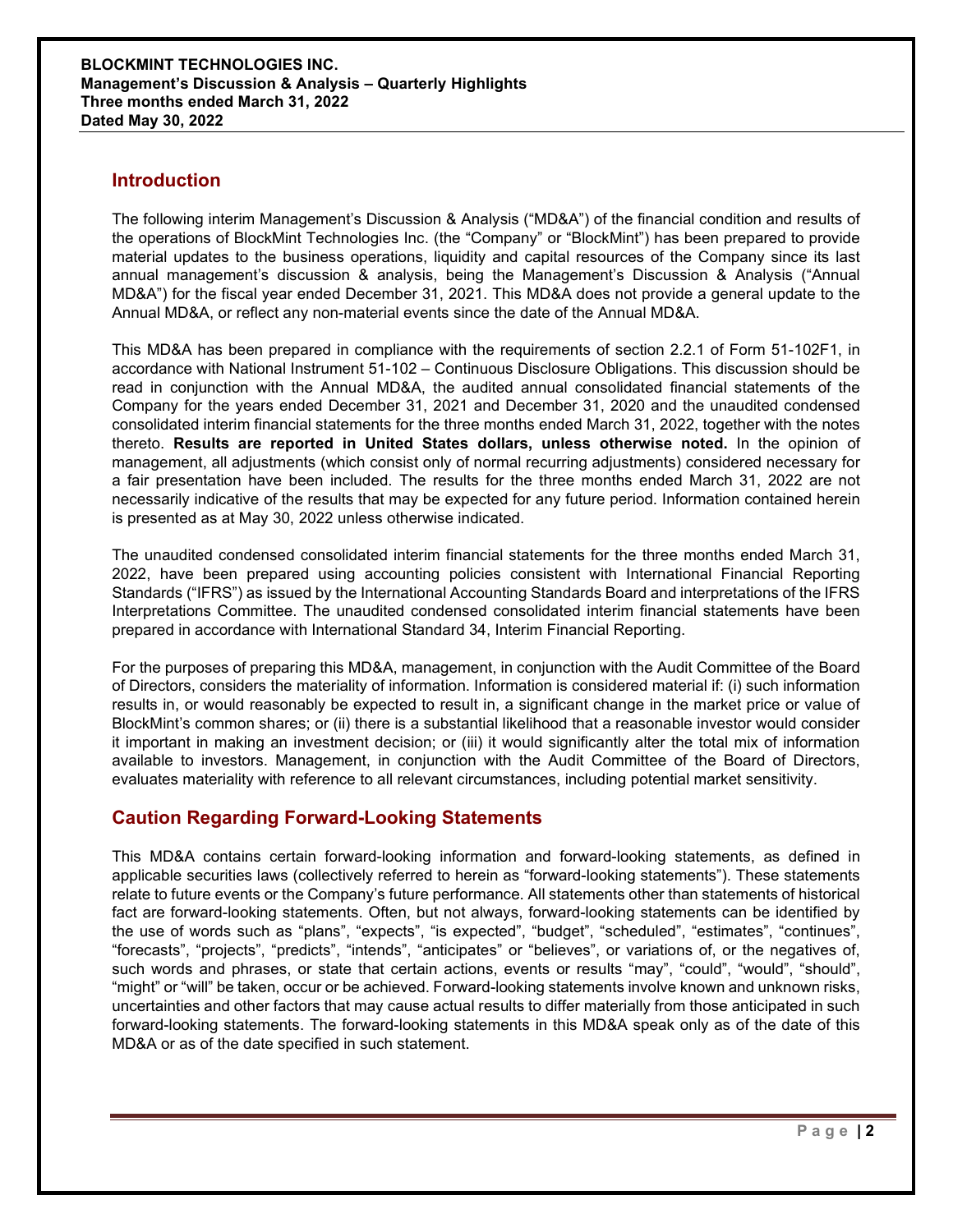Specifically, the following forward-looking statements are based on the corresponding assumptions, and are subject to the noted risk factors:

| <b>Forward-looking statements</b>                                                                                                                                                                                                                     | <b>Assumptions</b>                                                                                                                                                                                                                                                                                                                                                         | <b>Risk factors</b>                                                                                                                                                                                                                                                                        |
|-------------------------------------------------------------------------------------------------------------------------------------------------------------------------------------------------------------------------------------------------------|----------------------------------------------------------------------------------------------------------------------------------------------------------------------------------------------------------------------------------------------------------------------------------------------------------------------------------------------------------------------------|--------------------------------------------------------------------------------------------------------------------------------------------------------------------------------------------------------------------------------------------------------------------------------------------|
| The Company's cash balance<br>at March 31, 2022, is sufficient<br>to fund its consolidated<br>operating expenses at current<br>levels. At the date hereof, the<br>Company's consolidated cash<br>balance has increased due to<br>a private placement. | The development and operating<br>activities of the Company for the<br>twelve-month period starting<br>March 31, 2022, and the costs<br>associated therewith, will be<br>consistent with the Company's<br>current expectations; and the debt<br>and equity markets, exchange<br>and interest rates and other<br>applicable economic conditions<br>do not materially change. | Changes in debt and equity<br>markets; timing and availability of<br>external financing on acceptable<br>terms; increases in costs;<br>government regulation,<br>cryptocurrency price fluctuations;<br>interest rate and exchange rate<br>fluctuations; changes in economic<br>conditions. |

Inherent in forward-looking statements are risks, uncertainties and other factors beyond BlockMint's ability to predict or control. Readers are cautioned that the above chart does not contain an exhaustive list of the factors or assumptions that may affect the forward-looking statements, and that the assumptions underlying such statements may prove to be incorrect. Actual results and developments are likely to differ, and may differ materially, from those expressed or implied by the forward-looking statements contained in this MD&A. Readers should refer to those risk factors referenced in the "Risks and Uncertainties" section below.

Forward-looking statements involve known and unknown risks, uncertainties and other factors that may cause BlockMint's actual results, performance or achievements to be materially different from any of its future results, performance or achievements expressed or implied by forward-looking statements. All forward-looking statements herein are qualified by this cautionary statement. Accordingly, readers should not place undue reliance on forward-looking statements. The Company undertakes no obligation to update publicly or otherwise revise any forward-looking statements whether as a result of new information or future events or otherwise, except as may be required by law. If the Company does update one or more forward-looking statements, no inference should be drawn that it will make additional updates with respect to those or other forward-looking statements, unless required by law.

# **Description of Business**

The Company's subsidiaries, BlockMint (Canada) Technologies Inc. (formerly BlockMint Technologies Inc.) ("BlockMint-Canada"), and its wholly owned subsidiary, BlockMint (USA) Technologies Inc. ("BlockMint-USA") are in the business of developing distributed systems and networks that enable a more decentralized deployment of blockchain based applications such as cryptocurrency mining.

The Company's objective is to develop distributed systems and networks that enable a more decentralized deployment of blockchain-based applications. One such application is cryptocurrency mining, which relies on a decentralized blockchain network. The Company developed the Minter browser - a secure and private browser where any person can mine cryptocurrency as they browse the web. In addition to being a web browser, Minter has additional integrated features, such as a virtual private network (VPN) and an ad-blocker. The Minter browser was initially released in 2019, but was updated in 2021 and re-released in February 2021 and May 2021. It is available for download at the website getminter.com.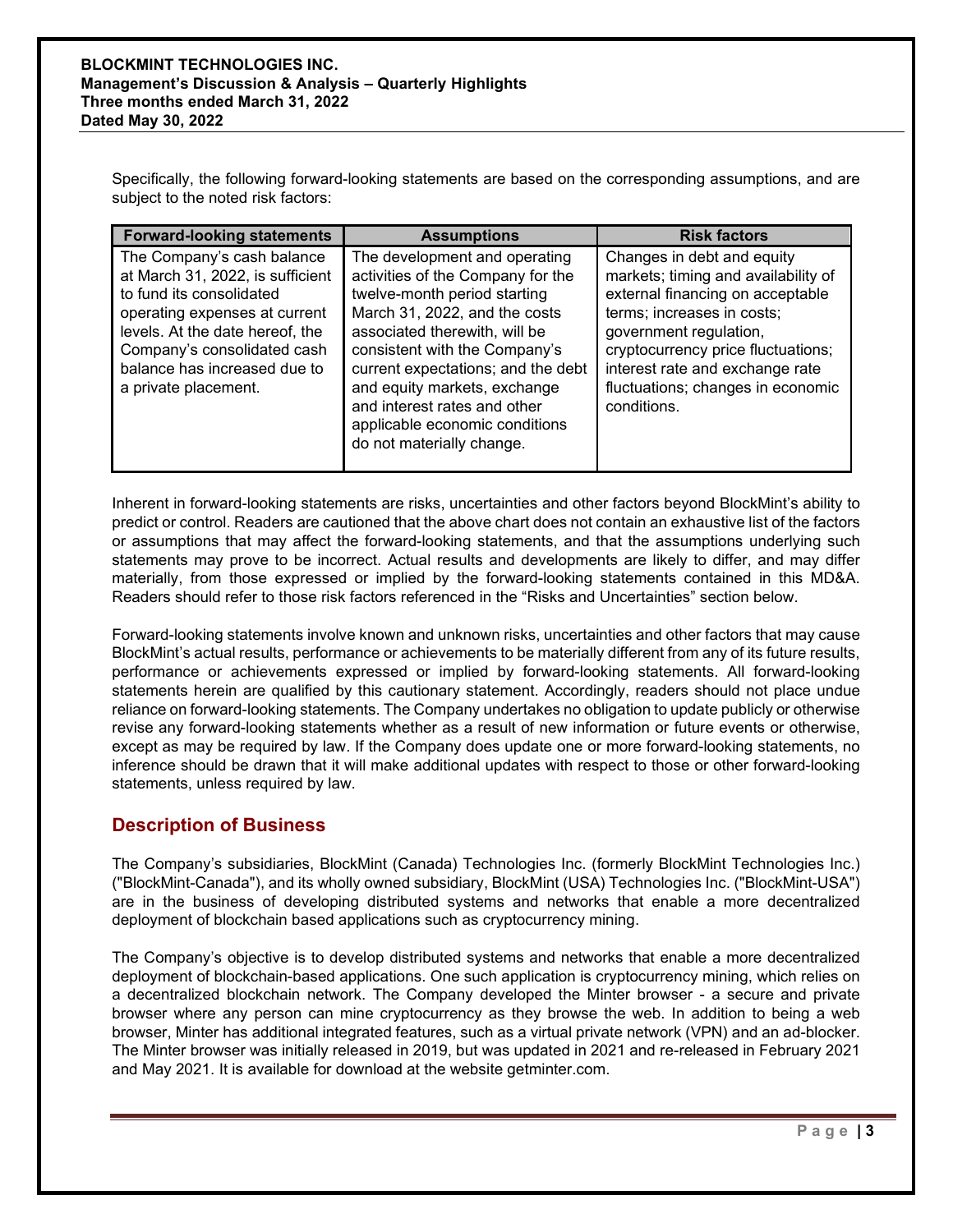#### **BLOCKMINT TECHNOLOGIES INC. Management's Discussion & Analysis – Quarterly Highlights Three months ended March 31, 2022 Dated May 30, 2022**

In October 2021, the Company acquired 50 new S19 Antminers. The machines were installed at a third party hosting facility in Washington State, which is powered by clean, low cost hydro-sourced power, and the Company commenced mining Bitcoin in December 2021. The Company signed an 18-month lease at the facility.

## **Outlook and Overall Performance**

## **Corporate**

#### Business Development

For the three months ended March 31, 2022, the S19 Antminers have mined approximately 2.07 Bitcoin with an equivalent value of \$85,309.

## Financial highlights

The Company had minimal revenue, so its ability to ensure continuing operations is dependent on either expanding its business, or raising additional debt or equity financing.

For the three months ended March 31, 2022, the Company had a net loss of \$90,244 which consisted primarily of (i) revenue of \$85,309; (ii) depreciation of \$97,515; (iii) director, management fees and salaries of \$38,637 (iv) business development and promotion of \$15,871; and (v) consulting fees of \$14,548.

At March 31, 2022, the Company had a net working capital of \$1,902,291 (December 31, 2021 – \$1,925,263). The Company had cash and cash equivalents of \$1,921,785 (December 31, 2021 - \$2,032,371). Working capital and cash and cash equivalents decreased during the three months ended March 31, 2022 due to net cash used in operating activities of \$78,332 and cash used in financing activities of \$32,254.

The Company has sufficient capital to meet its ongoing operating expenses and continue to meet its obligations on its current projects for the 12-month period starting on March 31, 2022. See "Liquidity and Financial Position" below.

#### **Description of Business**

As described above, the Company develops distributed systems and networks that enable a more decentralized deployment of blockchain based applications such as cryptocurrency mining. Development and release of software products were suspended due to the price and volatility of cryptocurrencies in 2020. In February 2021, the Company released its upgraded, distributed crypto-miner "Minter" and introduced a new feature to the Minter browser which allows users to earn carbon credits to offset their carbon footprint. In May 2021, the Company re-released the Minter browser with a new feature which enabled users to also be able to earn fractional ownership in an NFT.

A NFT is a unit of data on a blockchain where each NFT can represent a unique digital item and thus they are not interchangeable. NFTs can represent digital files such as art, audio, video and other forms of creative work. BlockMint has created and acquired NFTs for its portfolio.

In addition to activities related to Minter, in December 2021, the Company commenced mining Bitcoin. Since commencing mining operations on December 3, 2021 to March 31, 2022, approximately 2.76 Bitcoins have been mined at a third-party hosting facility in Washington state. There is no guarantee of future mining or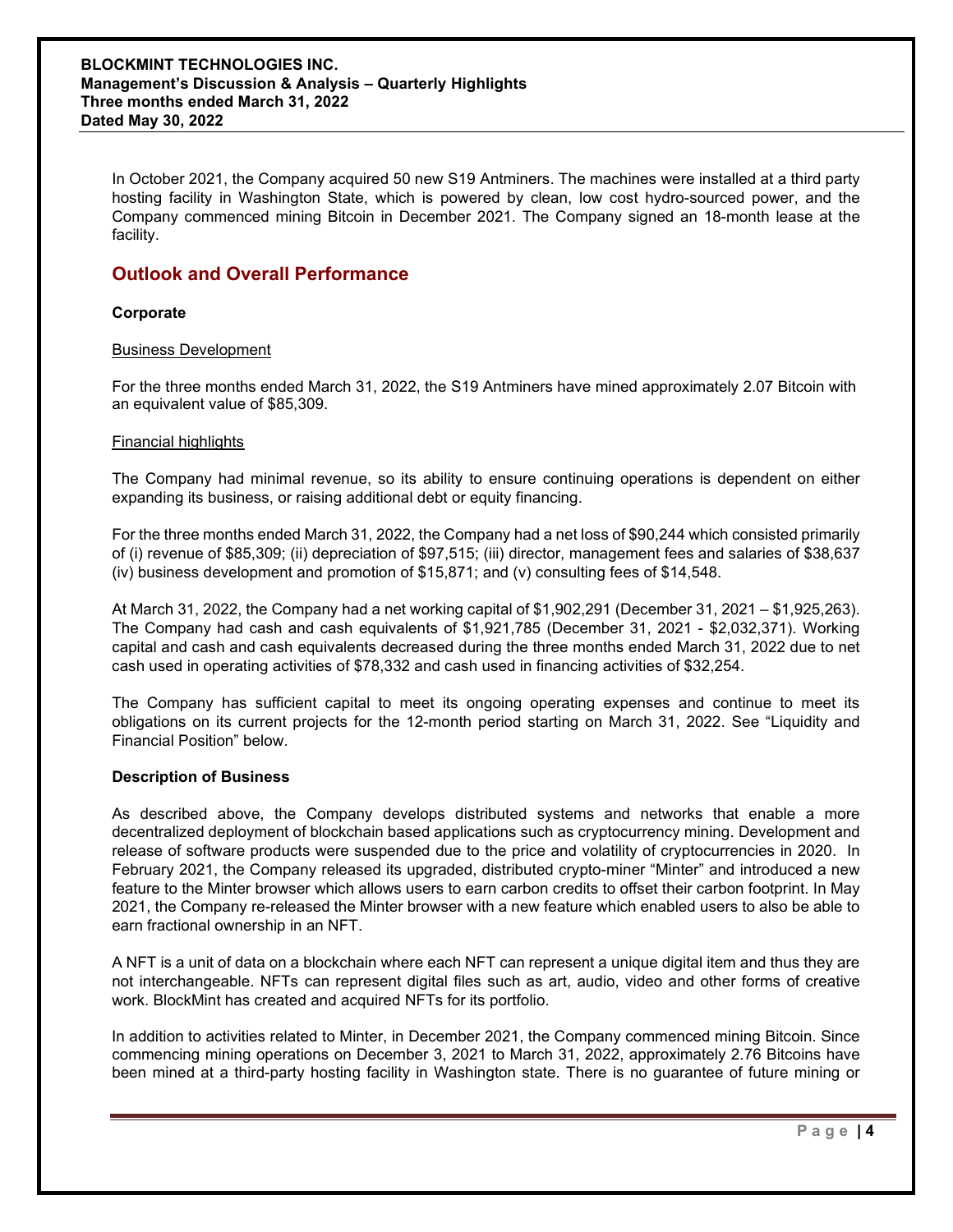financial performance which is subject to a number of factors including Bitcoin price, mining difficulty rate, electricity prices, machine performance.

## **Trends**

Prices of cryptocurrencies have been extremely volatile since BlockMint-USA first started operations. Specifically, the price of Monero, the cryptocurrency identified by BlockMint-USA to be central to its software products. Consequently, the market for the Company's products has been impacted by this volatility, and the demand for the Company's products is uncertain.

There has been an increase in the prices of several cryptocurrencies since May 2020, which has led to an increased interest in cryptocurrencies and blockchain technologies. As a result, in December 2020, the Company decided to release an updated version of its initial product, the Minter browser, in 2021 and in October 2021 the Company purchased new S19 Antminers and in December 2021 commenced the mining of bitcoin ("BTC")..

However, there have been wide fluctuations in the prices of several cryptocurrencies recently, leading to more speculation and trading, and volatility in the prices of cryptocurrencies. In addition, the COVID 19 pandemic has had an impact on global economic activity as well as uncertainty in world events. The impact of this unprecedented event on the future trading price of cryptocurrencies is unclear. The Company can offer no assurance that the price of cryptocurrencies will increase.

Apart from these and the risk factors noted under the heading "Risks and Uncertainties", management is not aware of any other trends, commitments, events or uncertainties that would have a material effect on the Company's business, financial condition or results of operations. See "Risks and Uncertainties" below.

## **Off-Balance-Sheet Arrangements**

As of the date of this filing, the Company does not have any off-balance-sheet arrangements that have, or are reasonably likely to have, a current or future effect on the results of operations or financial condition of the Company, including, and without limitation, such considerations as liquidity and capital resources.

# **Discussion of Operations**

## **Three months ended March 31, 2022 compared with three months ended March 31, 2021**

For the three months ended March 31, 2022, BlockMint's recorded revenue of \$85,309, and a net loss of \$90,244 with basic loss per share of \$0.00. This compares with revenue of \$nil and a net loss of \$549,373 with basic and diluted loss per share of \$0.01 or the three months ended March 31, 2021. The decrease of \$459,129 in net loss was principally because:

- $\triangleright$  For the three months ended March 31, 2022, the Company recorded a share-based compensation of \$nil, (three months ended March 31, 2021 - \$355,100 for the vesting of 1,250,000 options granted to directors, officers and consultants);
- $\triangleright$  For the three months ended March 31, 2022, the Company recorded revenue from digital currency mined of \$85,309 (three months ended March 31, 2021 - \$nil)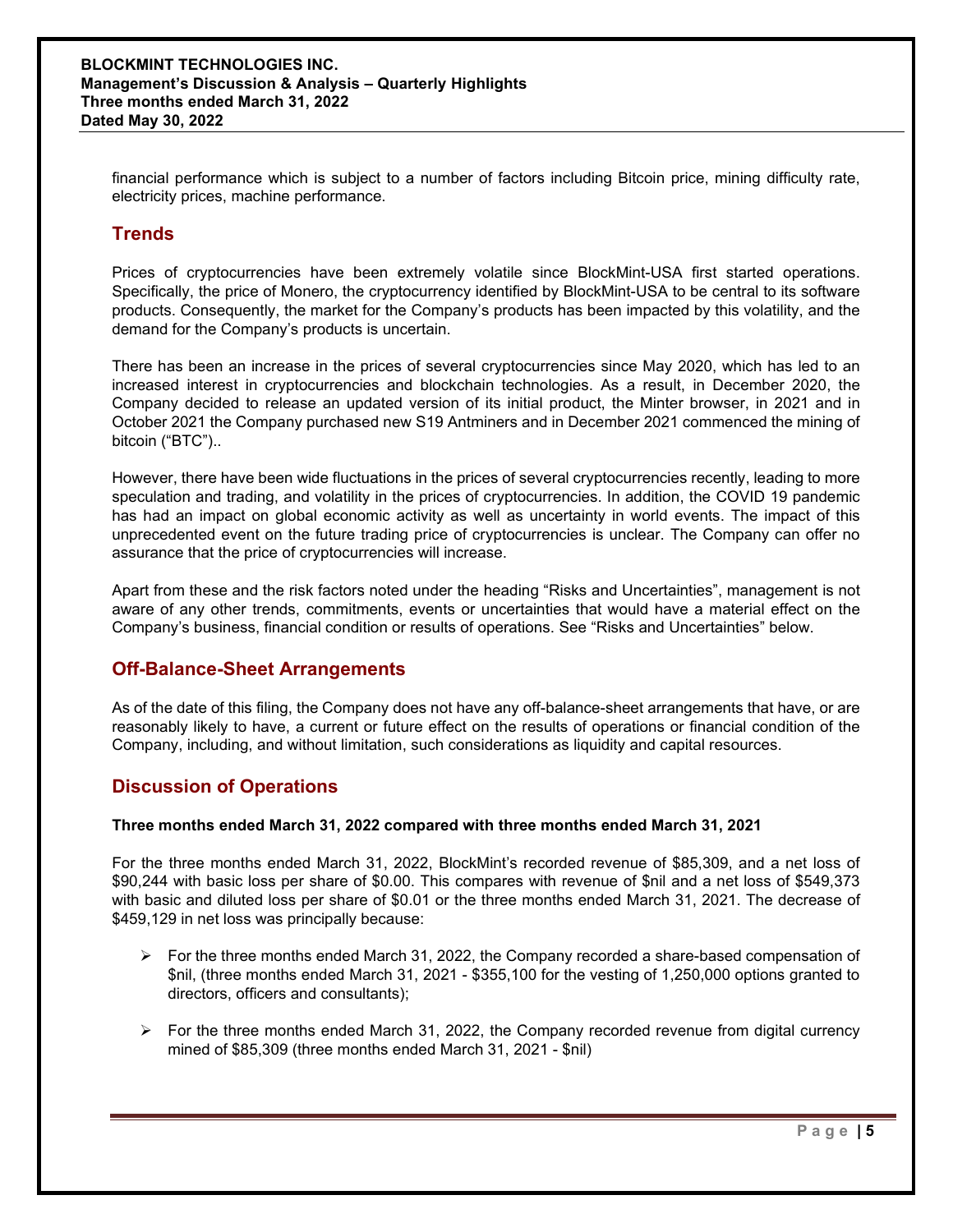- $\triangleright$  For the three months ended March 31, 2022, consulting fees and business development and promotion expenses decreased, as the Company were searching for various opportunities to expand mining capabilities during the three months ended March 31, 2021.
- $\triangleright$  For the three months ended March 31, 2022, the Company recorded depreciation of \$97,515 (three months ended March 31, 2021 - \$nil) on the equipment and right to use asset related to the mining activities its hosting facility.

## **Cash Flow**

The Company had cash of \$1,921,785 at March 31, 2022 (December 31, 2021 - \$2,032,371). The change in cash during the three months ended March 31, 2022 was primarily due to the cash used in operating activities.

Cash used in operating activities was \$78,332, for the three months ended March 31, 2022. Operating activities were affected by net loss of \$90,244 and net changes in non-cash working capital balances due to an increase in digital currency of \$85,309; and a decrease in receivables and prepaids of \$2,762 and accounts payable and accrued liabilities of \$2,648. The Company also recorded non-cash adjustments of depreciation of \$97,515, revaluation in digital currency of \$8,542 and interest expense of \$8,134. For the three months ended March 31, 2021, cash used in operating activities was \$144,855. Operating activities were affected by a net loss of \$549,373 and the net decrease in non-cash, working capital balances due to increases in receivables and prepaid expenses of \$683; and accounts payable and accrued liabilities of \$50,101. The Company also recorded share-based payment of \$355,100.

Net cash used financing activities was \$32,254 during the three months ended March 31, 2022, due to lease payments. For the three months ended March 31, 2021, net cash provided by financing activities was \$776,956 as the Company closed a non-brokered private placement and issued an aggregate of 3,846,154 common shares at a price of CDN\$0.26 per common share to raise aggregate gross proceeds of CDN\$1,000,000 (\$782,800).

#### **Liquidity and Capital Resources**

The Company's activities have been financed through the completion of equity offerings. There is no assurance that equity capital will be available to the Company in the amounts or at the times desired or on terms that are acceptable to the Company, if at all.

The Company has no revenues, and therefore must utilize its current cash reserves, funds obtained from the exercise of warrants or options and other financing transactions to maintain its capacity to meet ongoing operating activities. As of March 31, 2022, the Company had 1,250,000 stock options and 6,650,000 warrants outstanding that would raise approximately \$600,000, if exercised in full; however all of the warrants are subject to the Company meeting certain revenue thresholds so it is not anticipated that they will become exercisable in the next twelve months.

At March 31, 2022, the Company reported cash of \$1,921,785 (December 31, 2021 - \$2,032,371) and a net working capital of \$1,902,291 (December 31, 2021 - \$1,925,263). The net cash on hand as at March 31, 2022, is expected to be sufficient to meet the Company's liquidity requirements in 2022. Currently, the Company's operating expenses are approximately \$50,000 to \$65,000 per month for management fees, hosting fees; month-to-month professional fees, listing expenses and other working expenses. The Company's cash as at March 31, 2022 is expected to be sufficient to satisfy current liabilities and general and administrative costs up to March 31, 2023.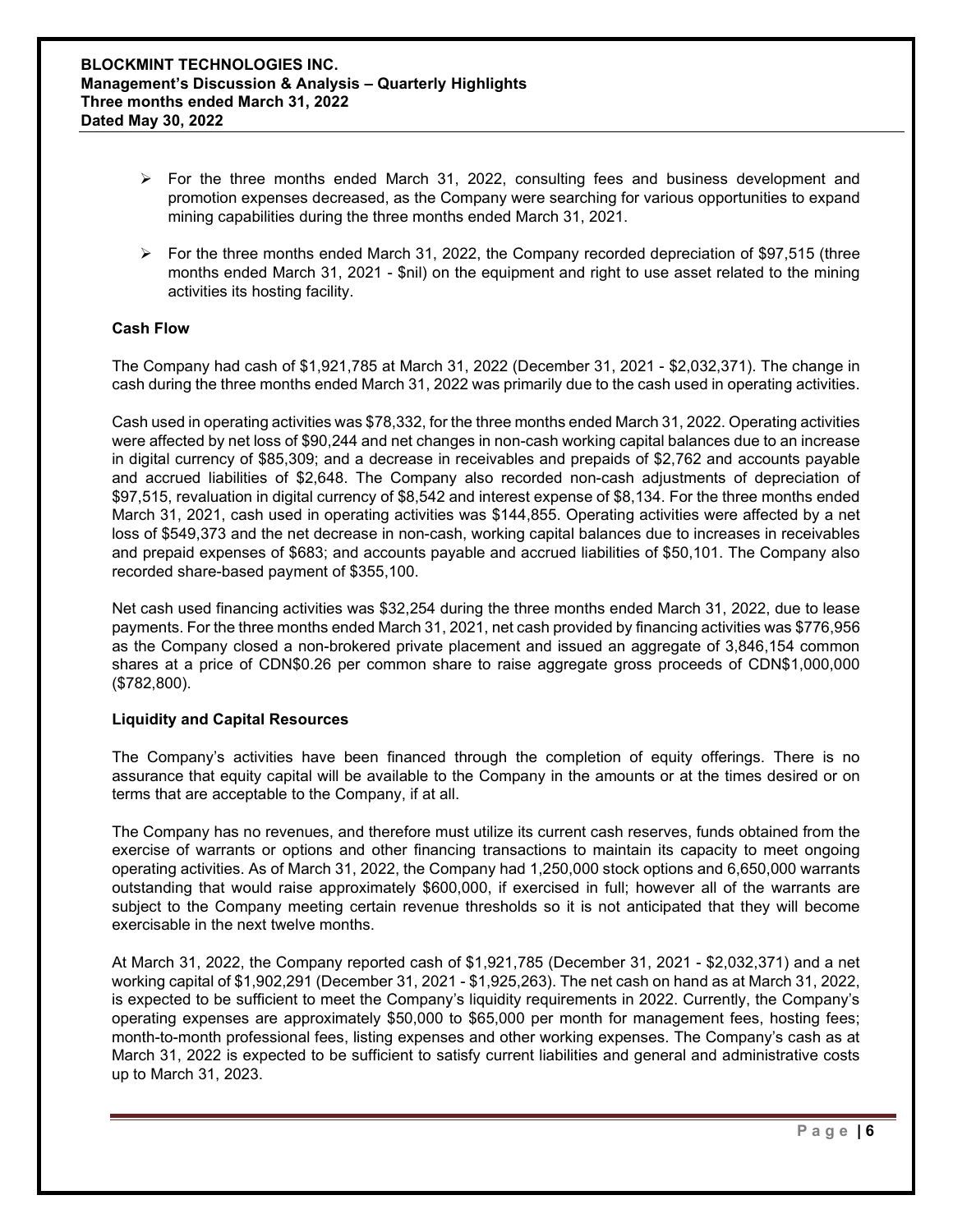## **Accounting Pronouncements**

#### **Changes in accounting policy**

Certain pronouncements were issued by the IASB or the IFRIC that are mandatory for accounting periods commencing on or after January 1, 2022. New accounting policies are not applicable or do not have a significant impact to the Company and have been excluded.

#### IFRS 3, Business Combinations ("IFRS 3")

Amendments to IFRS 3 "Business Combinations" were issued in May 2020, and are effective on or after January 1, 2022, with earlier application permitted. The amendments update references within IFRS 3 to the 2018 Conceptual Framework and require that the principles in IAS 37 "Provisions, Contingent Liabilities and Contingent Assets" be used to identify liabilities and contingent assets arising from a business combination. Adoption of the amendment did not have a significant impact on the Company's unaudited condensed consolidated interim financial statements.

#### Property, Plant and Equipment ("IAS 16")

The amendments to IAS 16 introduce new guidance, such that the proceeds from selling items before the related property, plant and equipment is available for its intended use can no longer be deducted from the cost. Instead, such proceeds are to be recognized in profit or loss, together with the costs of producing those items. The amendments are effective for annual periods beginning on January 1, 2022. Adoption of the amendment did not have a significant impact on the Company's unaudited condensed consolidated interim financial statements..

#### **New standards not yet adopted and interpretations issued but not yet effective**

Certain pronouncements were issued by the IASB or the IFRIC that are mandatory for accounting periods commencing on or after January 1, 2023. Many are not applicable or do not have a significant impact to the Company and have been excluded.

#### Accounting policies, changes in accounting estimates and errors ("IAS 8")

The amendments to IAS 8 is applied in selecting and applying accounting policies, accounting for changes in estimates and reflecting corrections of prior period errors. The standard requires compliance with any specific IFRS applying to a transaction, event or condition, and provides guidance on developing accounting policies for other items that result in relevant and reliable information. Changes in accounting policies and corrections of errors are generally retrospectively accounted for, whereas changes in accounting estimates are generally accounted for on a prospective basis. The amendments effective for annual periods beginning on or after January 1, 2023, with early application permitted. No significant impact to the Company's unaudited condensed consolidated interim financial statements is expected.

#### **Critical accounting estimates and judgments**

The preparation of the Company's consolidated financial statements requires management to make judgments, estimates and assumptions that affect the reported amounts of assets, liabilities, revenue and expenses, and the disclosure of contingent assets and contingent liabilities at the end of the reporting period. However, uncertainty about these assumptions and estimates could result in outcomes that require a material adjustment to the carrying amount of the asset or liability affected in future periods. The key assumptions concerning the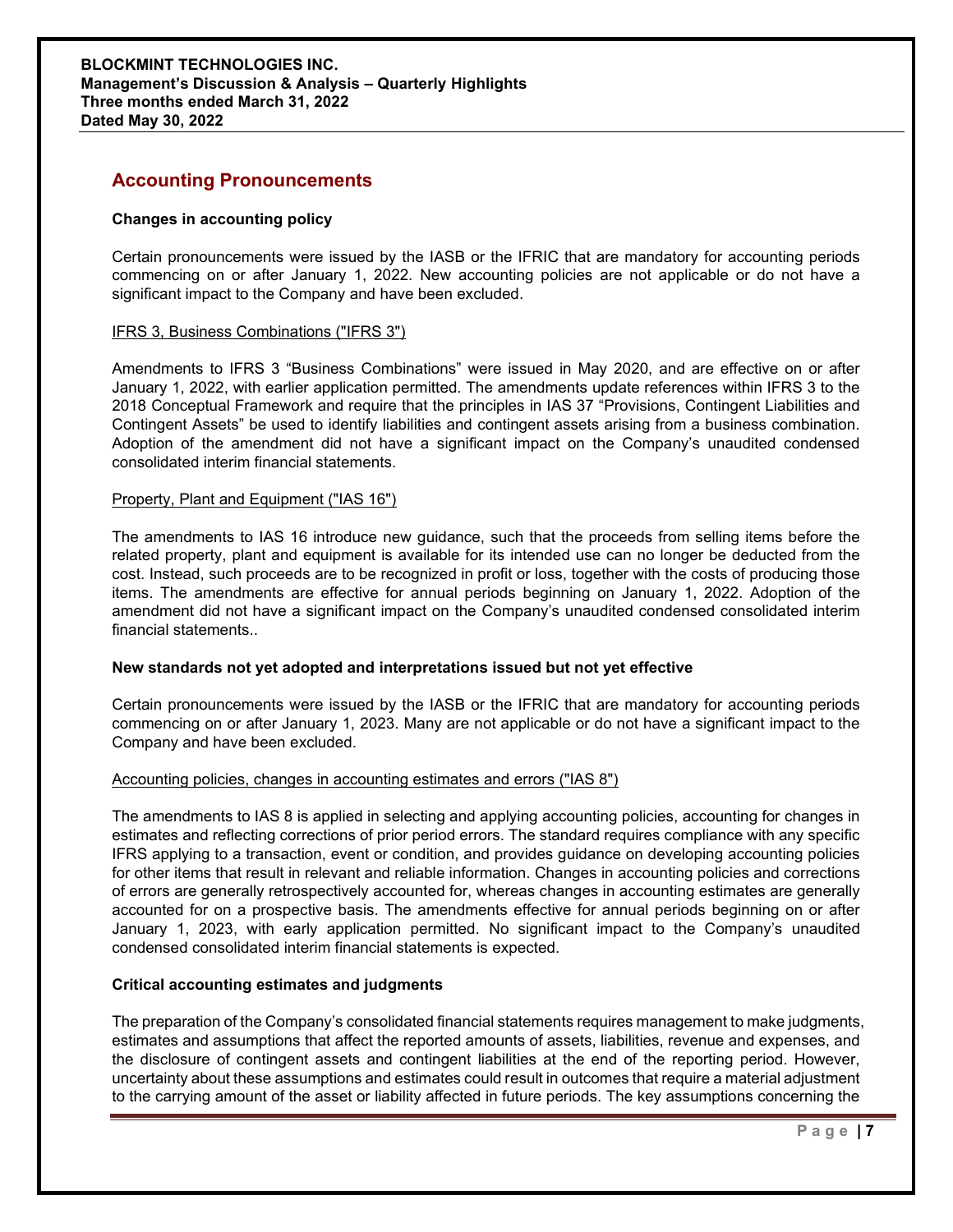#### **BLOCKMINT TECHNOLOGIES INC. Management's Discussion & Analysis – Quarterly Highlights Three months ended March 31, 2022 Dated May 30, 2022**

future and other key sources of estimation uncertainty at the reporting date that have a significant risk of causing a material adjustment to the carrying amounts of assets and liabilities within the next fiscal year are described below. The Company based its assumptions and estimates on parameters available when the consolidated financial statements were prepared. Existing circumstances and assumptions about future developments, however, may change due to market changes or events arising beyond the control of the Company. Such changes are reflected in the assumptions when they occur.

#### **Judgments**

Information about critical judgments in applying accounting policies that have the most significant effect on the carrying amounts of assets and liabilities recognized in the consolidated financial statements within the next financial year are discussed below:

#### *Functional currency*

The determination of the Company's functional currency is a key judgment based on the primary economic environment in which each entity of the Company operates. In determining the functional currency, management considers the currency that most faithfully represents the economic effects of events, conditions, future direction and investment opportunities.

#### *Revenue recognition*

There is currently no specific definitive guidance in IFRS for the accounting for the production and mining of digital assets, and therefore management has exercised significant judgment in determining appropriate accounting treatment for the recognition of revenue. In the event authoritative guidance is enacted by the IASB, the Company may be required to change its policies which could result in a change in the Company's financial position and financial performance.

#### **Estimates**

The effect of a change in an accounting estimate is recognized prospectively by including it in profit or loss in the year of the change, if the change affects that year only, or in the year of the change and future years, if the change affects both.

The estimates and assumptions that have a significant risk of causing material adjustment to the carrying amounts of assets and liabilities within the next financial year are discussed below:

#### *Useful life of computer and mining equipment*

Management is depreciating mining equipment using a straight-line basis, with a useful life of 2 years. The mining equipment is used to generate Bitcoin. The rate at which the Company generates digital assets and, therefore, consumes the economic benefits of its mining equipment are influenced by several factors including, but not limited to, the following:

- $\triangleright$  The complexity of the mining process which is driven by the algorithms contained within the digital assets open-source software; and
- $\triangleright$  Technological obsolescence reflecting rapid development in the mining machines such that more recently developed hardware is more economically efficient to run in terms of digital assets mined as a function of operating costs, primarily power costs (i.e., the speed of mining machines evolution in the industry) is such that later mining machine models generally have faster processing capacity combined with lower operating costs and a lower cost of purchase.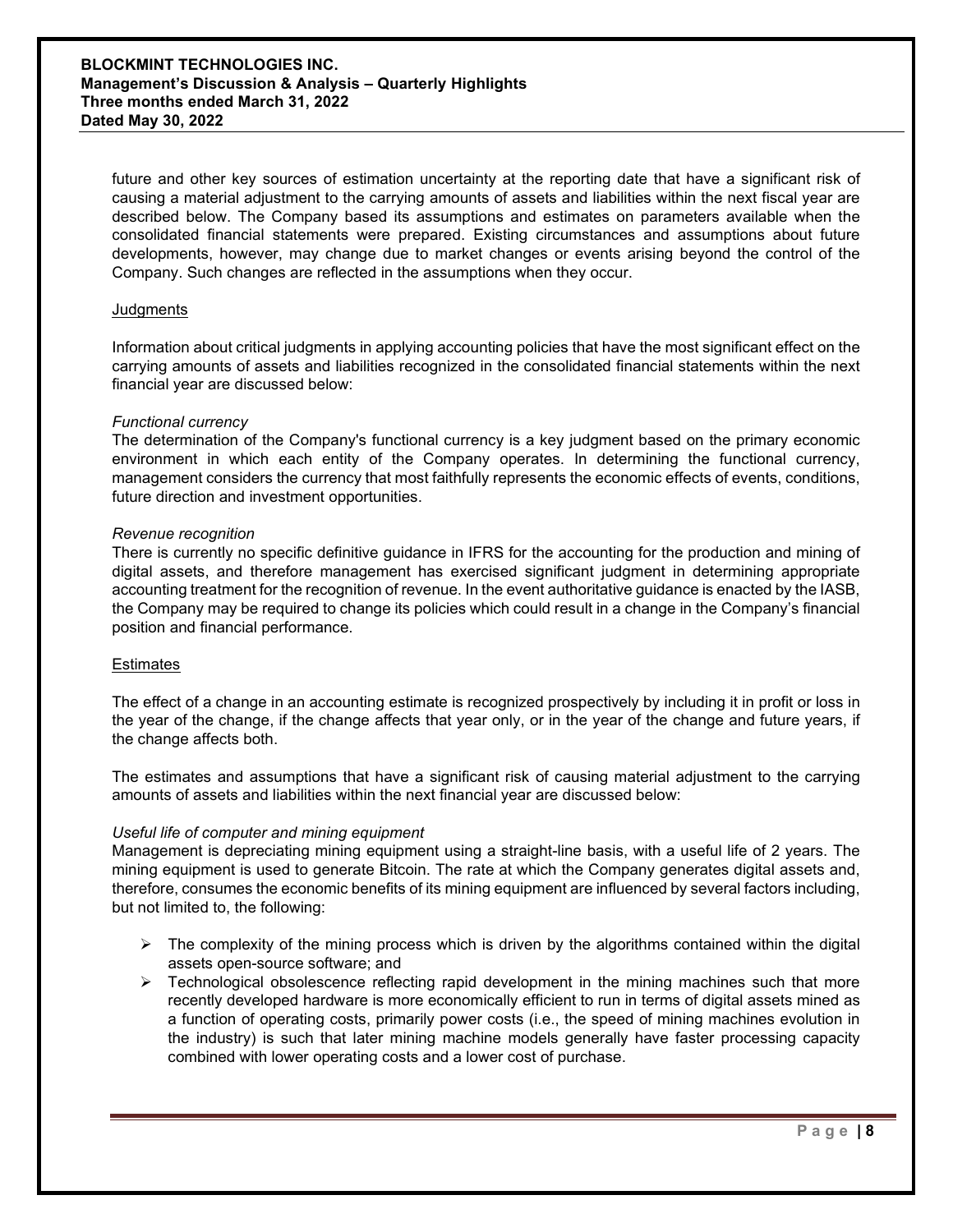Based on the Company and the industry's limited history to date, management is limited by the market data available. Furthermore, the data available also includes data derived from the use of economic modelling to forecast future digital assets and the assumptions included in such forecasts, including digital asset's price and network difficulty, and derived from management's assumptions which are inherently judgmental. Based on current data available, management has determined that the straight-line method of depreciation best reflects the current expected useful life of mining equipment. Management will review their estimates at each reporting date and will revise such estimates as and when data become available. Management will review the appropriateness of its assumption related to residual value at each reporting date.

#### *Share-based payments and non-monetary transactions*

Estimating fair value for share based payments and granted stock options and warrants requires determining the most appropriate valuation model which is dependent on the terms and conditions of the issuance. These estimates also require determining the most appropriate inputs to the valuation model, including the expected life of the option or warrant, volatility, dividend yield, and rate of forfeitures and making assumptions about them.

## **Related Party Transactions**

Related parties include the Board of Directors and officers of the Company, close family members and enterprises that are controlled by these individuals as well as certain persons performing similar functions. Related party transactions conducted in the normal course of operations are measured at the amount established and agreed to by the related parties.

|                                                                    | <b>Three Months Ended</b><br>March 31, |              |
|--------------------------------------------------------------------|----------------------------------------|--------------|
| <b>Names</b>                                                       | 2022<br>(\$)                           | 2021<br>(\$) |
| Owen Bird Law Corporation (1)                                      | 282                                    | 7,899        |
| Bayswater Consulting Ltd. (Bayswater) (2)                          | 2,349                                  | 2,357        |
| Marrelli Support Services Inc. ("Marrelli Support") <sup>(3)</sup> | 8,513                                  | 8,653        |
|                                                                    |                                        |              |

(a) The Company entered into the following transactions with related parties:

- 1) For the three months ended March 31, 2022, the Company expensed professional fees of \$282 (three months ended March 31, 2021 - \$7,899 for legal services of which \$5,959 was reflected as share issue costs), to Owen Bird Law Corporation, a legal firm of which Jeff Lightfoot, a director, is a shareholder. As at March 31, 2022, \$nil (December 31, 2021 - \$8,587) was payable to this party and the amount is included in accounts payable and accrued liabilities.
- 2) For the three months ended March 31, 2022, the Company expensed consulting fees of \$2,349 (three months ended March 31, 2021 - \$2,357) to a private company controlled by Erin Walmesley, the Company's corporate secretary, for corporate services.
- 3) For the three months ended March 31, 2022, the Company expensed consulting fees of \$8,513, respectively (three months ended March 31, 2021 - \$8,653) to Marrelli Support Services Inc. ("Marrelli") for: Victor Hugo to act as the Chief Financial Officer of the Company; and for bookkeeping services. Victor Hugo is an employee of Marrelli. These services were incurred in the normal course of operations for general accounting and financial reporting matters. As at March 31, 2022, Marrelli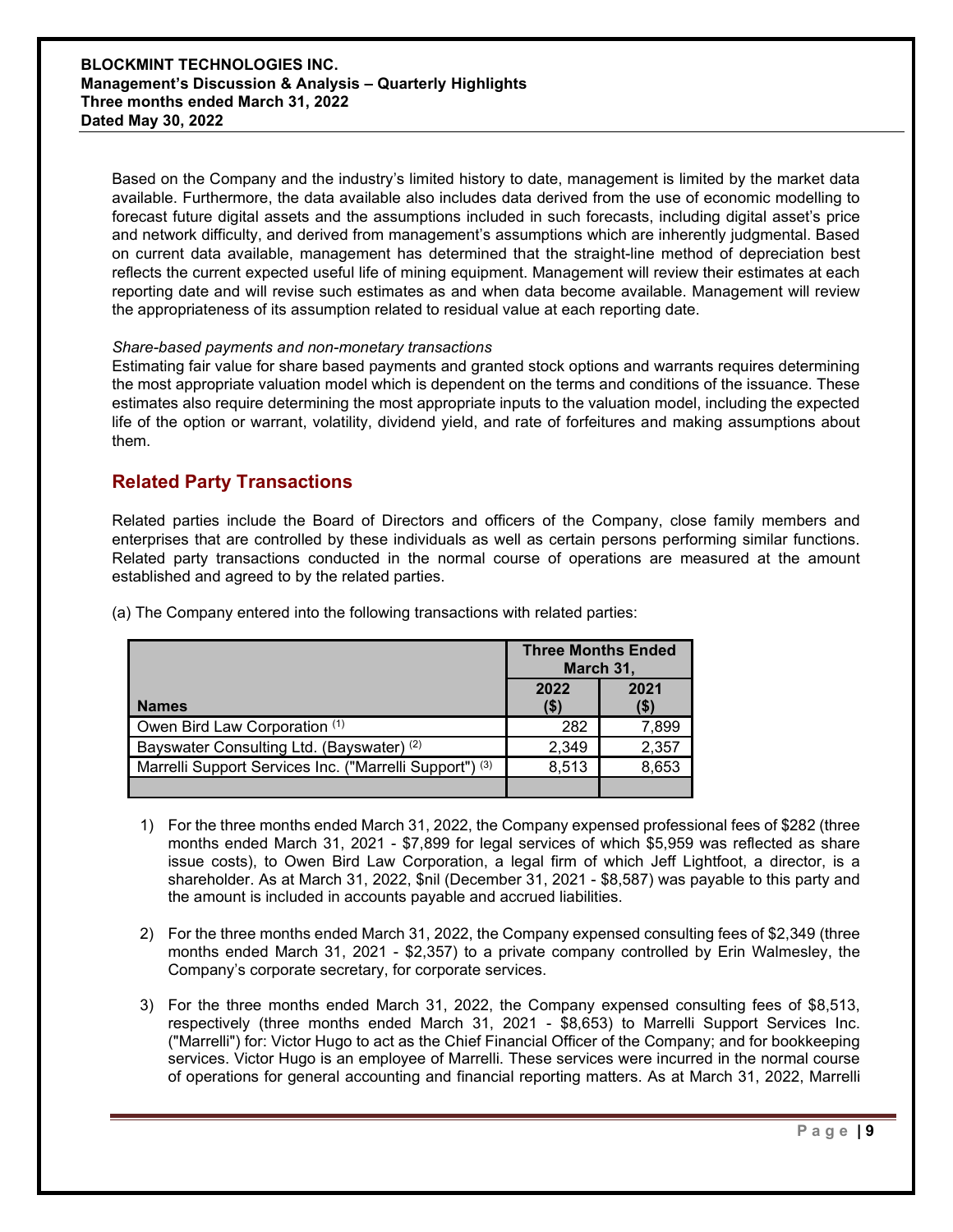was owed \$10,083 (December 31, 2021 - \$7,383), and the amount is included in accounts payable and accrued liabilities.

(b) Remuneration of directors and key management personnel, other than consulting or professional fees, of the Company was as follows:

|                                        | <b>Salaries and fees</b><br><b>Three Months Ended</b><br>March 31, |                | Share-based<br>payment<br><b>Three Months Ended</b><br>March 31, |                 | <b>Total</b>                                   |                 |
|----------------------------------------|--------------------------------------------------------------------|----------------|------------------------------------------------------------------|-----------------|------------------------------------------------|-----------------|
|                                        |                                                                    |                |                                                                  |                 | <b>Three Months Ended</b><br><b>March 31,,</b> |                 |
| <b>Name</b>                            | 2022<br>(\$)                                                       | 2021<br>$(\$)$ | 2022<br>$($ \$)                                                  | 2021<br>$($ \$) | 2022<br>(\$)                                   | 2021<br>$($ \$) |
| Nelson Ijih, CEO / CIO                 | 30,000                                                             | 30,000         | Nil                                                              | Nil             | 30,000                                         | 30,000          |
| Daniel Beck, former COO                | Nil                                                                | 6,000          | Nil                                                              | Nil             | Nil                                            | 6,000           |
| Jeff Lightfoot, Director               | 2,879                                                              | 2,500          | Nil                                                              | 42,612          | 2,879                                          | 45,112          |
| David Patterson, Director              | 2,879                                                              | 2,500          | Nil                                                              | 42,612          | 2,879                                          | 45,112          |
| Colin Watt, Director                   | 2,879                                                              | 2,500          | Nil                                                              | 42,612          | 2,879                                          | 45,112          |
| Erin Walmesley, Corporate<br>Secretary | Nil                                                                | Nil            | Nil                                                              | 21,306          | Nil                                            | 21,306          |
| Victor Hugo, CFO                       | Nil                                                                | Nil            | Nil                                                              | 21,306          | Nil                                            | 21,306          |
| Total                                  | 38,637                                                             | 43,500         | <b>Nil</b>                                                       | 170,448         | 38,637                                         | 213,948         |

# **Disclosure of Internal Controls**

Management has established processes to provide them sufficient knowledge to support representations that they have exercised reasonable diligence that (i) the unaudited condensed consolidated interim financial statements do not contain any untrue statement of material fact or omit to state a material fact required to be stated or that is necessary to make a statement not misleading in light of the circumstances under which it is made, as of the date of and for the periods presented by the unaudited condensed consolidated interim financial statements; and (ii) the unaudited condensed consolidated interim financial statements fairly present in all material respects the financial condition, results of operations and cash flows of the Company, as of the date of and for the periods presented.

In contrast to the certificate required for non-venture issuers under National Instrument 52-109 Certification of Disclosure in Issuers' Annual and Interim Filings ("NI 52-109"), this Venture Issuer Basic Certificate does not include representations relating to the establishment and maintenance of disclosure controls and procedures ("DC&P") and internal control over financial reporting ("ICFR"), as defined in NI 52-109. In particular, the certifying officers filing this certificate are not making any representations relating to the establishment and maintenance of:

i) controls and other procedures designed to provide reasonable assurance that information required to be disclosed by the issuer in its annual filings, interim filings or other reports filed or submitted under